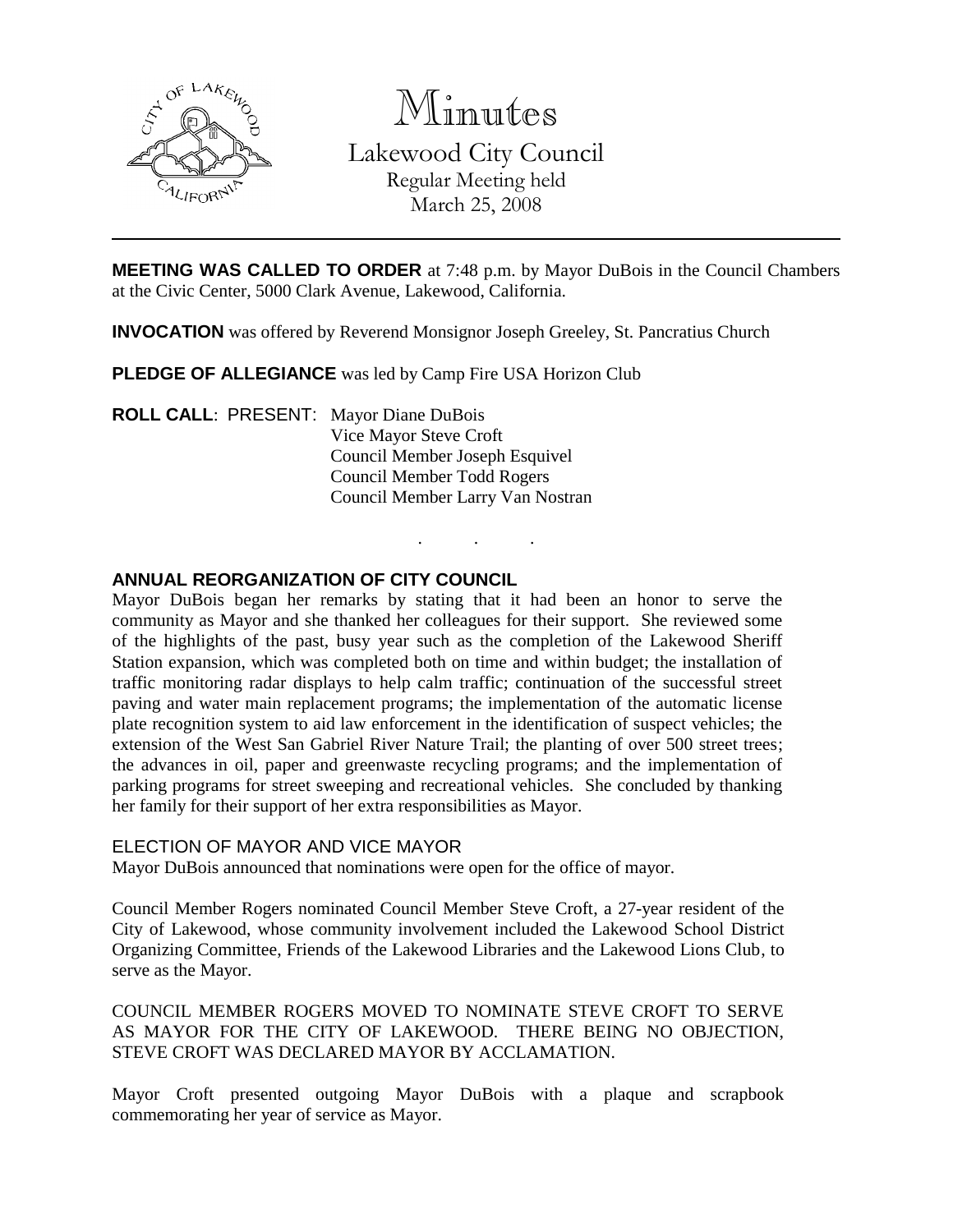City Council Minutes March 25, 2008 Page 2

# **ANNUAL REORGANIZATION OF CITY COUNCIL** - Continued

Mayor Croft stated that he wanted to foster a spirit of unity during his year as Mayor and that his primary focus would be on volunteers. He noted the many older volunteers dedicating their efforts to programs like senior nutrition and youth sports coaching, and how important it was to pass the tradition down to young families and teens. He stated that there would be continuing support for Lakewood teachers and schools, to improve educational opportunities for Lakewood students. He also looked forward to projects such as the undergrounding of utility lines along Bloomfield Avenue; new picnic shelters at Del Valle Park; the installation of an energy-saving solar panel system for water pumping; and the Teen Resource Center to be located at Bloomfield Park. He concluded by stating that he would work diligently to ensure that Lakewood remained a community of caring, safe, family-oriented neighborhoods.

Mayor Croft stated that he was pleased to nominate as Vice Mayor, Todd Rogers, who had demonstrated his commitment and caring for the community over his past seven years of service on the City Council.

MAYOR CROFT MOVED TO NOMINATE TODD ROGERS TO SERVE AS VICE MAYOR.

COUNCIL MEMBER DUBOIS MOVED AND COUNCIL MEMBER ESQUIVEL SECONDED TO CLOSE NOMINATIONS. THERE BEING NO OBJECTION, TODD ROGERS WAS DECLARED VICE MAYOR BY ACCLAMATION.

### **ROUTINE ITEMS:**

COUNCIL MEMBER ESQUIVEL MOVED AND COUNCIL MEMBER DUBOIS SECONDED TO APPROVE ROUTINE ITEMS 1 THROUGH 14.

- RI-1 Approval of Minutes of the Meetings held February 26, and March 11, 2008
- RI-2 Approval of Personnel Transactions
- RI-3 Approval of Registers of Demands
- RI-4 Approval of Meeting Reports and Authorizations Pursuant to AB1234
- RI-5 RESOLUTION NO. 2008-5; A RESOLUTION OF THE CITY COUNCIL OF THE CITY OF LAKEWOOD ESTABLISHING RULES AND REGULATIONS PERTAINING TO THE TEMPORARY CLOSING OF LOCAL CITY STREETS
- RI-6 Approval of Agreement Amendment for Publication Design Services with Slover and Kinsbursky
- RI-7 Approval of Amendment to Agreement for Printing Services with CRESTEC Los Angeles
- RI-8 Approval of Amendment to Agreement for Engineering Services for Aquifer Storage and Recovery Wellhead Design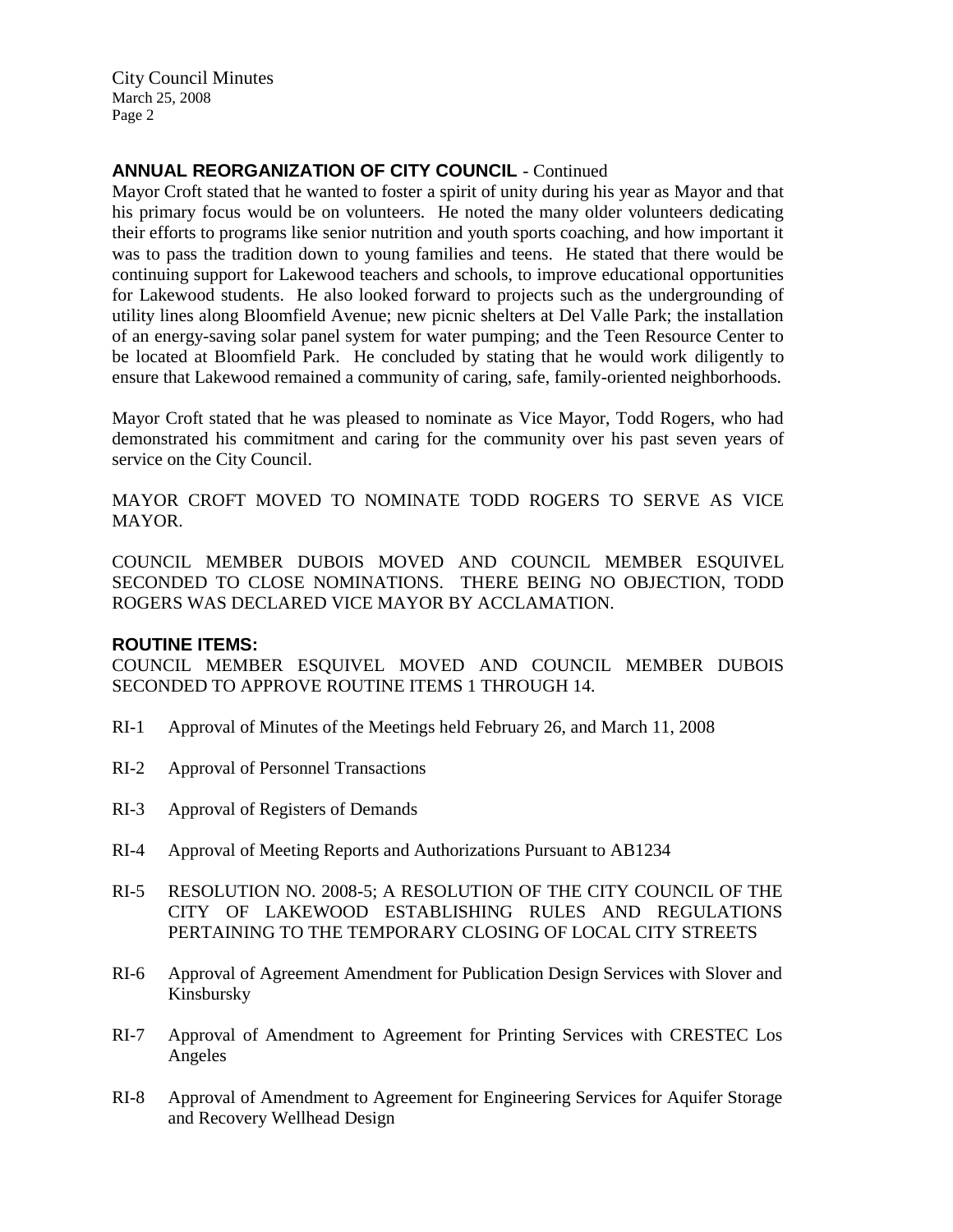City Council Minutes March 25, 2008 Page 3

## **ROUTINE ITEMS:** Continued

- RI-9 Acceptance of Notice of Completion for Public Works Project No. 07-6, Bloomfield Park Teen Resource Center Renovation, MJ Contractors
- RI-10 Approval of Monthly Report of Investment Transactions
- RI-11 Approval of 2007 General Plan Annual Progress Report
- RI-12 RESOLUTION NO. 2008-6; A RESOLUTION OF THE CITY COUNCIL OF THE CITY OF LAKEWOOD ESTABLISHING A PHYSICALLY HANDICAPPED PERSONS DESIGNATED PARKING SPACE ON THE NORTH SIDE OF BOMBERRY STREET WITHIN THE CITY OF LAKEWOOD
- RI-13 RESOLUTION NO. 2008-7; A RESOLUTION OF THE CITY COUNCIL OF THE CITY OF LAKEWOOD ESTABLISHING "NO PARKING, 10:00 P.M. TO 6:00 A.M." ON BOTH SIDES OF 36TH STREET, BIXBY STREET, AND COVER AVENUE FROM CHERRY AVENUE TO INDUSTRY AVENUE WITHIN THE CITY OF LAKEWOOD
- RI-14 Approval of Memorandum of Understanding for the Los Angeles Region Imagery Acquisition Consortium 2 for Digital Aerial Photography

UPON ROLL CALL VOTE, THE MOTION WAS APPROVED:

AYES: COUNCIL MEMBERS: Esquivel, DuBois, Rogers, Van Nostran and Croft NAYS: COUNCIL MEMBERS: None

### **2.1 • ADOPTION OF SIGNATURE RESOLUTIONS**

City Attorney Steve Skolnik advised that the proposed resolutions were housekeeping items made necessary by the mayoral rotation.

. . .

COUNCIL MEMBER DUBOIS MOVED AND COUNCIL MEMBER ESQUIVEL SECONDED TO ADOPT RESOLUTIONS NO. 2008-8 THROUGH NO. 2008-10.

RESOLUTION NO. 2008-8; A RESOLUTION OF THE CITY COUNCIL OF THE CITY OF LAKEWOOD AUTHORIZING THE CITY TREASURER TO DEPOSIT FUNDS FOR SAFEKEEPING AND INVESTMENT AND AUTHORIZING WITHDRAWAL OF FUNDS FROM DEPOSITORIES

RESOLUTION NO. 2008-9; A RESOLUTION OF THE CITY COUNCIL OF THE CITY OF LAKEWOOD AUTHORIZING THE USE OF THE MANUAL, FACSIMILE AND/OR ELECTRONIC SIGNATURE OF STEVE CROFT, MAYOR, IN THE EXECUTION OF PUBLIC SECURITIES AND INSTRUMENTS OF PAYMENT